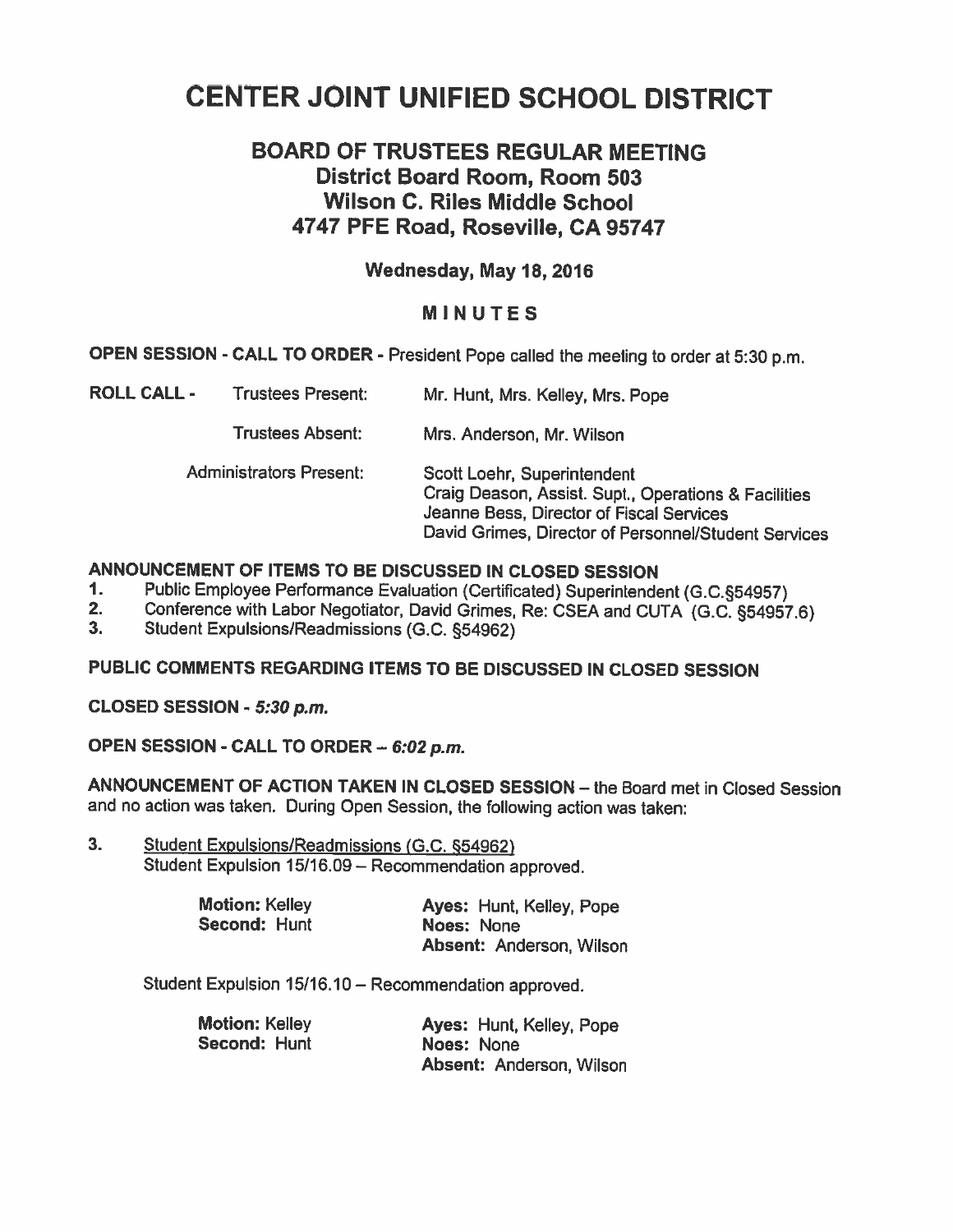Student Expulsion 15/16.11 — Recommendation approved.

| <b>Motion: Kelley</b> | Ayes: Hunt, Kelley, Pope |
|-----------------------|--------------------------|
| Second: Hunt          | Noes: None               |
|                       |                          |

Noes: None Absent: Anderson, Wilson

FLAG SALUTE - led by Kathy Lord

Trustee Pope announced that Trustee Anderson was out due to surgery and Trustee Wilson is out due to work obligations.

ADOPTION OF AGENDA - There was <sup>a</sup> motion to approve the adoption of the agenda as presented.

Motion: Kelley **Ayes: Hunt, Kelley, Pope** Second: Hunt Noes: None Absent: Anderson, Wilson

## STUDENT BOARD REPRESENTATIVE REPORTS

- 1. Center High School Paige Brannam
- -Friday was Sports-O-Rama
- last night was Senior Awards Night
- this Friday will be the Moving Up Rally
- -next Wednesday is graduation
- introduced the new Student Board Representative: Kallie
- 2. McClellan High School -Alexandra Musgrave was not available to report
- 3. Global Youth Charter School Angel Lopez
- thanked the board for the opportunity to report to the board every month

- this month has been dedicated to preparing for finals, senior board presentations and finishing any projects

- invited the Board to the Junior High promotion on Wednesday, May 25<sup>th</sup> at 10:30 a.m. It will be held behind the Ken Thomas Gym on the outdoor stage.

- graduation will be Thursday, May 26<sup>th</sup> at the Center High School Performing Arts Center at 6:00 p.m.

The Student Board Representatives were each presented <sup>a</sup> certificate for serving as their site's Rep.

## ORGANIZATION REPORTS

1. CUTA - Heather Woods, President, noted that the May Board Meeting is her most favorite things to note and the Board is aware of them; they are invited to everything at every school in the next <sup>2</sup> weeks. She thanked the Board and stated that it is the end of her reign of <sup>6</sup> years as president. She will continue to be involved with the union. She noted that the relationship that our district, union, teachers, students and parents have is wonderful. Center is <sup>a</sup> very special <sup>p</sup>lace and she believes that we offer the best education on earth. She then introduced Venessa Mason as the new union president. Venessa noted that she looks forward to the continued relationship with the Board, and the schools, and the district office staff. She apologized for not being able to attend the June 8<sup>th</sup> meeting, but will be on <sup>a</sup> 65 day vacation across the country.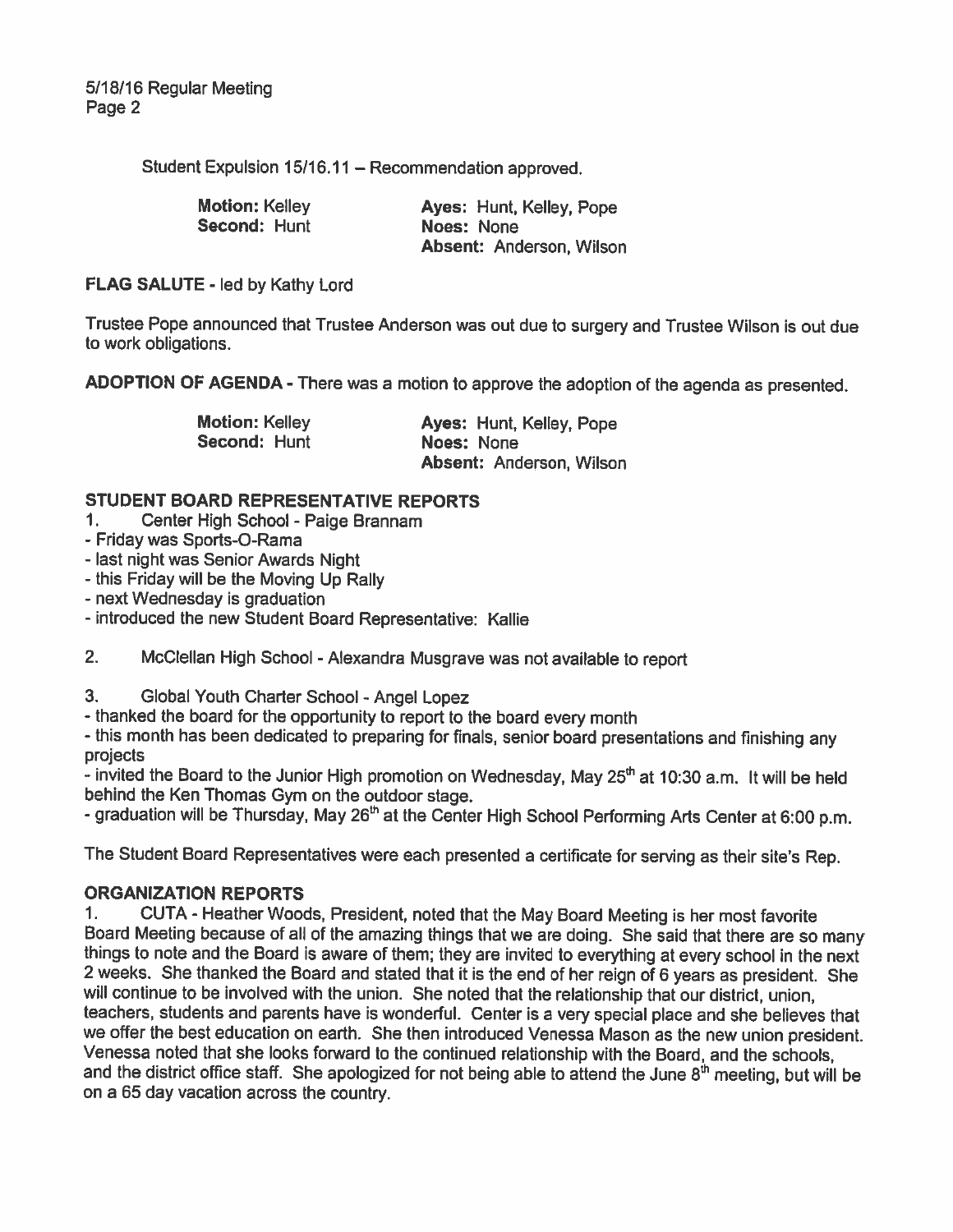## ORGANIZATION REPORTS (continued)

2. CSEA - Marie Huggins, President, noted that the Board should have received the union newsletter earlier in the month. Classified Employees of the Year were recognized last night at their<br>chapter meeting with gift cards (\$25 each for either Cinemark or Regal Cinemas). She noted that today<br>and tomorrow Mr. L certificates. She noted that they still do the Deborah Brown Memorial Scholarship. They had <sup>3</sup> recipients, each getting <sup>a</sup> \$250 scholarship.

## REPORTSIPRESENTATIONS

1. Williams Uniform Complaint Quarterly Reporting - David Grimes, Director of Personnel & Student Services, noted that there was nothing to report.

## COMMENTS FROM THE AUDIENCE REGARDING ITEMS NOT ON THE AGENDA - none

#### BOARD/SUPERINTENDENT REPORTS

Mrs. Anderson - was not available to report.

Mr. Wilson - was not available to report.

#### Mrs. Kelley

- noted that she is looking forward to graduations next week.
- -wished everyone <sup>a</sup> great summer.

#### Mr. Hunt

- went to the Effie Yeaw Nature Center with 1<sup>st</sup> Graders at Oak Hill.
- attended Senior Awards Night last night.

- thanked Mrs. Woods for her service.

#### Mrs. Pope

- noted that Mrs. Woods is <sup>a</sup> very positive person, and thanked her for that and her service of <sup>6</sup> years.

- attended the awards banquet last night. Thanked Mr. Jordan and his staff for their work on that. - attended all <sup>4</sup> elementary Open Houses. She noted lots of great things that she observed on the

various campuses. She noted that each school had <sup>a</sup> great turn out.

- wished the graduates congratulations and many successes, and for the  $8^\text{th}$  graders, she can't wait to see what they achieve in high school.

#### Mr. Loehr

- attended the Purple Cord Dinner at the end of April.

- noted that he is looking forward to all of the end of the year activities.

- looking forward to the meeting on June 1 $^{\rm st}$ ; not only will they be discussing the LCAP and the Preliminary Budget, but also adjourning and doing <sup>a</sup> workshop on Facilities Planning.

- announced that the district is currently up 90 students.

- thanked Heather Woods for all her work; it has been <sup>a</sup> <sup>p</sup>leasure working with her, It will be great working with Venessa.

- noted that it was <sup>a</sup> pleasure going to the school sites with Marie and David.

-spoke to Trustee Anderson today; she is disappointed that she will not be able to attend graduations this year due to surgery recovery.

- noted that he is looking forward to summer.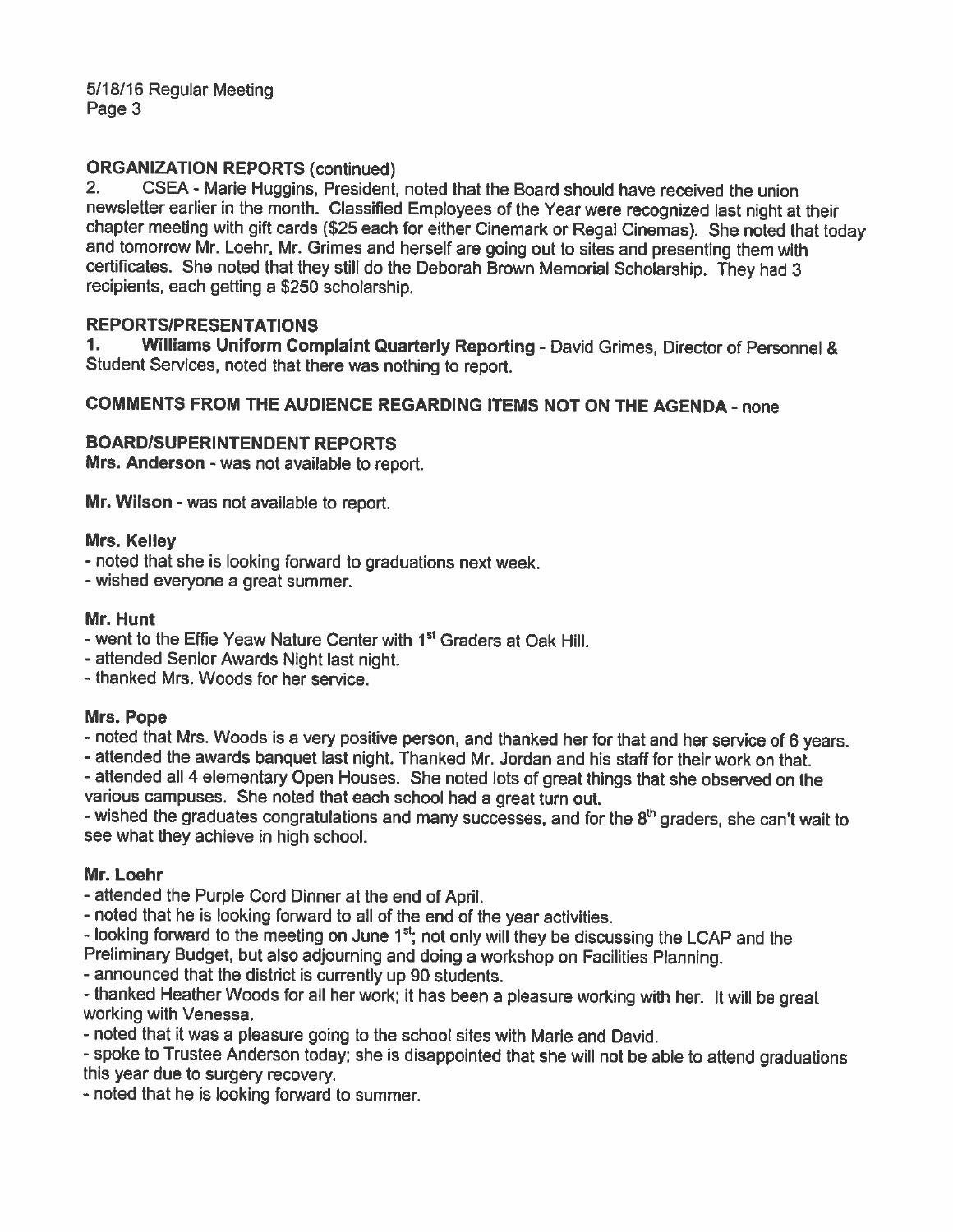## CONSENT AGENDA

- 1. Approved Adoption of Minutes from April 20, 2016 Regular Meeting<br>2. Approved Adoption of Minutes from May 4, 2016 Special Meeting
- 2. Approved Adoption of Minutes from May 4, 2016 Special Meeting<br>3. Approved Certificated Personnel Transactions
- 3. Approved Certificated Personnel Transactions
- 4. Approved Classified Personnel Transactions
- 5. Approved Revised 2016/2017 District Calendar
- 6. Approved CUTA Memorandums and Tentative Agreements:
	- MOU Hiring of new certificated employees for the 2016/17 school year
	- MOU Additional teacher work day (Professional Development) to the 2016/17 school year
	- TA Article XX, Health & Welfare Benefits, Section H
	- TA Article XXIV, Retirement Benefits
- 7. Approved Certificated Evaluation Tool
- 8. Approved 2016/2017 Contract with Dr. Robert A. Hoffman O.D. MCT Vision Screening<br>9. Approved Professional Service Agreement: Carina Grandison, Ph.D.
- 9. Approved Professional Service Agreement: Carina Grandison, Ph.D.<br>10. Ratified Professional Service Agreement: Dr. Paula M. Gardner
- Ratified Professional Service Agreement: Dr. Paula M. Gardner
- 11. Approved Professional Service Agreement: Dr. Paula M. Gardner
- 12. Approved Master Plan for English Language Learners
- 13. Approved Edgenuity Inc. On-line<br>14. Approved Renewal of Licensing /
- 14. Approved Renewal of Licensing Agreement for Document Tracking Services (DTS)<br>15. Approved Federal Perkins Grant for 2016-17
- 15. Approved Federal Perkins Grant for 2016-17
- 16. Approved 2016-17 Designation of CIF Representative to League<br>17. Approved Memorandum of Understanding Between Sacramento
- 17. Approved Memorandum of Understanding Between Sacramento children's Home and Center Joint Unified School District to Teach Social Emotional Learning Curriculum
- 18. Approved Disposal of Surplus Books
- 19. Approved Resolution # 15/2015-16: Eligibility Renewal Application, State & Federal Surplus Property Program
- 20. Approved Assurance of Compliance with GSA Regulations Regarding Property Donated to Center Joint Unified School District (Donee) Through the State & Federal Surplus Property Program
- 21. Approved Amendment #3 -CPM Contract for Program Management Services for Prop <sup>39</sup> and Technology Upgrade
- 22. Approved Professional Services Agreement: Loy Mattison Enterprises<br>23. Approved Meal Price Increase for 2016-2017 School Year
- Approved Meal Price Increase for 2016-2017 School Year
- 24. Approved Payroll Orders: July 2015- April 2016
- 25. Approved Supplemental Agenda (Vendor Warrants): April 2016

| <b>Motion: Hunt</b> | Ayes: Hunt, Kelley, Pope        |
|---------------------|---------------------------------|
| Second: Kelley      | Noes: None                      |
|                     | <b>Absent: Anderson, Wilson</b> |

Trustee Pope noted that on the Consent Agenda they had just approved positions for Vice Principal at North Country Elementary and Oak Hill Elementary. She congratulated Mr. Farrel and Jill Warmer. Trustee Pope also congratulated the Principals, who are happy to have <sup>a</sup> full time Vice Principal. Mr. Loehr welcomed Jason back as Vice Principal.

#### INFORMATION ITEMS

1. CJUSD Local Control Accountability Plan -Draft Copy of the Draft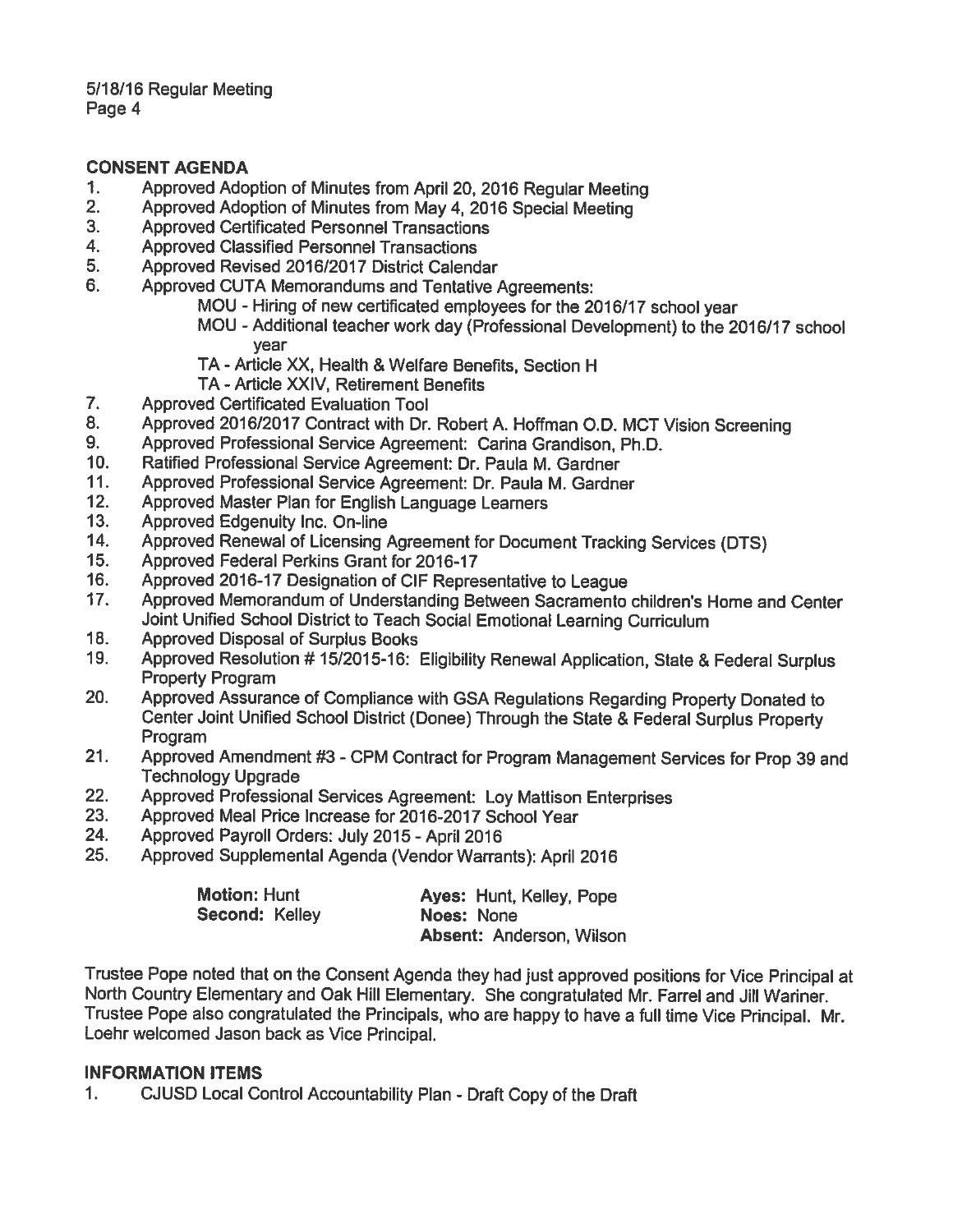#### BUSINESS ITEMS

#### A. APPROVED - Amended Declaration of Need for Fully Qualified Educators 2015/16 SY

| Motion: Kelley | Ayes: Hunt, Kelley, Pope        |
|----------------|---------------------------------|
| Second: Hunt   | Noes: None                      |
|                | <b>Absent: Anderson, Wilson</b> |

#### B. APPROVED - Declaration of Need for Fully Qualified Educators 2016/17 SY

| <b>Motion: Kelley</b> | Ayes: Hunt, Kelley, Pope        |
|-----------------------|---------------------------------|
| Second: Hunt          | Noes: None                      |
|                       | <b>Absent: Anderson, Wilson</b> |

Mr. Loehr noted that the Personnel Department has been working really hard on our credentials. He thanked David Grimes and his department for all their hard work cleaning this up.

## C. APPROVED - Instructional Materials Adoption Kindergarten-6th Grade English Language ArtslEnglish Language Development Textbooks

Trustee Kelley noted that it is <sup>a</sup> lot of work to get this done; great job. Mr. Loehr noted that this group took this seriously.

| <b>Motion: Kelley</b> | Ayes: Hunt, Kelley, Pope        |
|-----------------------|---------------------------------|
| Second: Hunt          | Noes: None                      |
|                       | <b>Absent: Anderson, Wilson</b> |

#### D. APPROVED - Instructional Materials Adoption Grades 7 & 8 English Language ArtslEnglish Language Development Textbooks

| <b>Motion: Kelley</b> | Ayes: Hunt, Kelley, Pope        |
|-----------------------|---------------------------------|
| Second: Hunt          | Noes: None                      |
|                       | <b>Absent: Anderson, Wilson</b> |

#### ADVANCE PLANNING

a. Future Meeting Dates:

- i. Special Meeting: Wednesday, June 1, 2016 @ 6:00 p.m. District Board Room Room 503, located at Riles Middle School, 4747 PFE Road, Roseville, CA 95747
- ii. Facilities Workshop: Wednesday, June 1, 2016, immediately following the Special Meeting -Room 502 (next door to District Board Room), located at Riles Middle School, 4747 PFE Road, Roseville, CA 95747
- iii. Regular Meeting: Wednesday, June 8, 2016 @ 6:00 p.m. District Board Room Room 503, located at Riles Middle School, 4747 PFE Road, Roseville, CA 95747
- b. Suggested Agenda Items: GASB fund

#### ADJOURNMENT — 6:30 p.m.

| <b>Motion: Kelley</b> | Ayes: Hunt, Kelley, Pope        |
|-----------------------|---------------------------------|
| Second: Hunt          | Noes: None                      |
|                       | <b>Absent: Anderson, Wilson</b> |